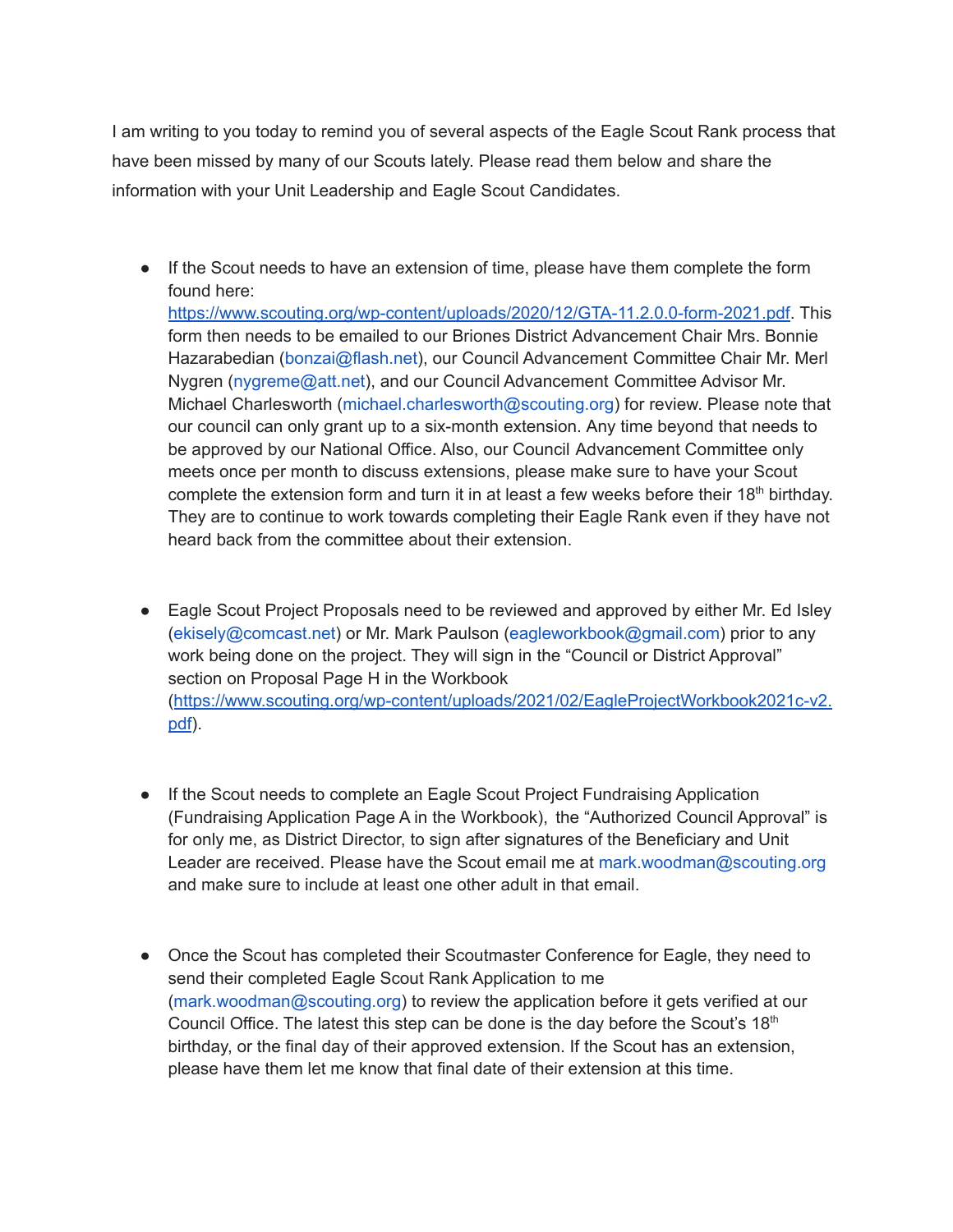- A few notes on the Eagle Scout Rank Application ([https://filestore.scouting.org/filestore/pdf/512-728\\_WB\\_fillable.pdf\)](https://filestore.scouting.org/filestore/pdf/512-728_WB_fillable.pdf):
	- An Eagle Scout Rank Application can be downloaded from ScoutBook with all of the dates preloaded into the correct fields, by using the information provided on the attached PDF.
	- $\circ$  Each line on the application must be completed through the signature of the Unit Committee Chair on page two. With the exception of the employer reference, if the Scout is not employed.
	- All information for each reference must be included: name, address, telephone, and email.
	- $\circ$  If the Scout does not have a religious reference, they must include a parent or guardian in that field.
	- $\circ$  The Grand total of hours under Requirement 5 on page two is the total number of hours the project took to complete, counting everyone's involvement, not just the Eagle Candidate. Please encourage your Scouts to start this tally of hours as they are starting to research project ideas.
	- $\circ$  If even one number on a completion date is incorrect from the Scout's official records, I will send the application back to the Scout to be corrected.
	- $\circ$  If there are missing dates for items that have not yet been entered into the Scout's Advancement Records, please include a BSA Advancement Report ([https://filestore.scouting.org/filestore/pdf/34403.pdf\)](https://filestore.scouting.org/filestore/pdf/34403.pdf) with the application. This report authorizes our Council to enter in the missing dates. If I find a missing date on an application, I will reach out to you individually for this report.
- Once the Eagle Scout Rank Application is correct, I will then send it to our Council Registrar Mrs. Masouda Ibrahimi (masouda.ibrahimi@scouting.org) for the Council Verification step on page two. This process may take a day or two, depending on workload, vacation schedules, etc.
- After the verification has been complete, Mrs. Ibrahimi will email a scan of the application back to the candidate, cc'ing me and our Council Advancement Committee Chair Mr. Merl Nygren (nygreme@att.net).
- Scouts can then schedule their Eagle Scout Board of Review with Mr. Bruce McGurk (brucemcgurk@comcast.net) for the Lamorinda Area, or Mr. Gordon Bell (gordon.ed.bell@gmail.com) for the Walnut Creek/Pleasant Hill Area.